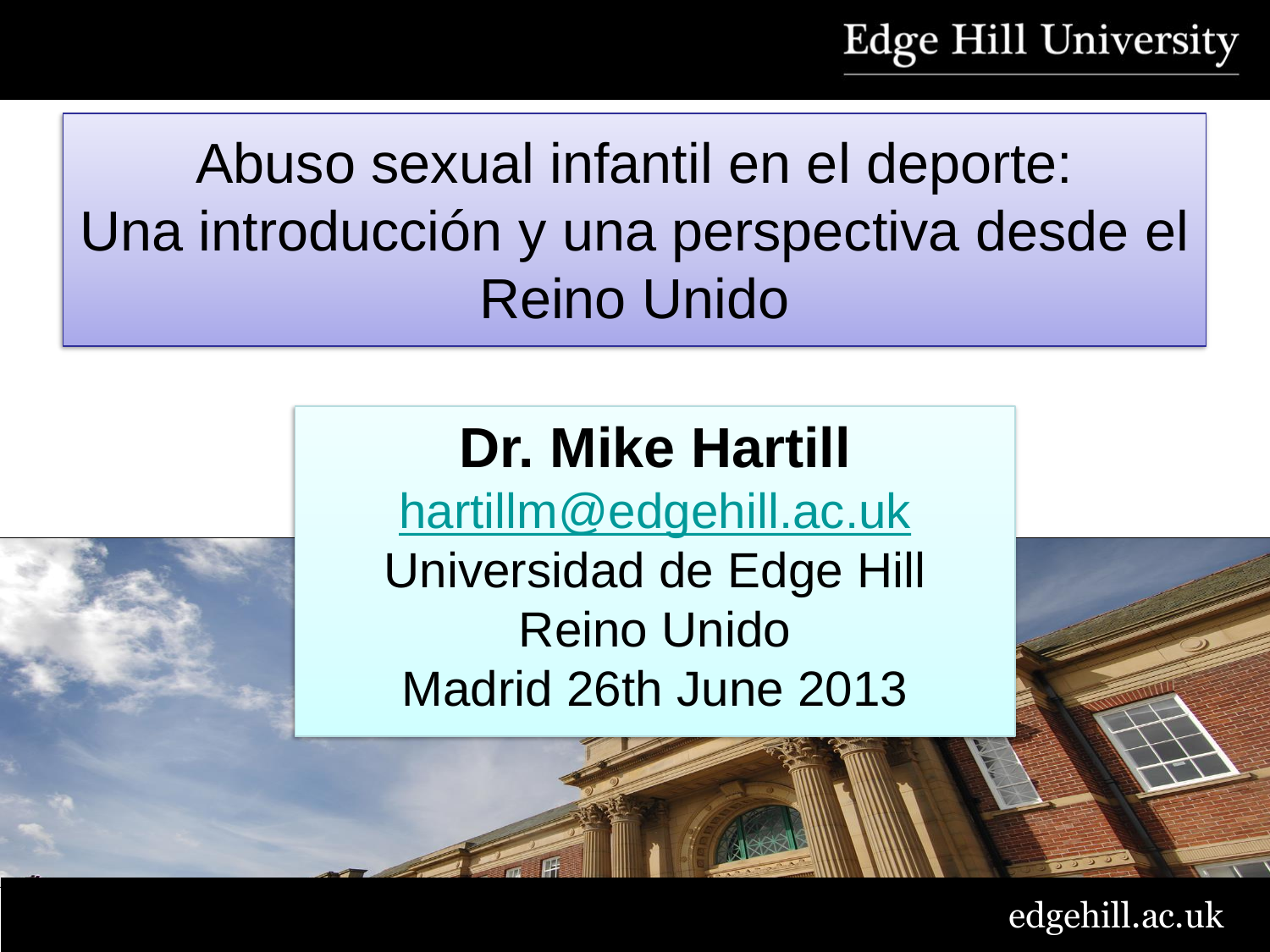# National Headlines 2000-2002

- "Abuse risk for swimming youngsters"
- "With 90 per cent of the ASA's 300,000 members under 16, swimming has long been considered a prime target for paedophiles."
- "Swimming Chiefs investigate 20 claims of abuse"
- "The poolside perverts must be stopped"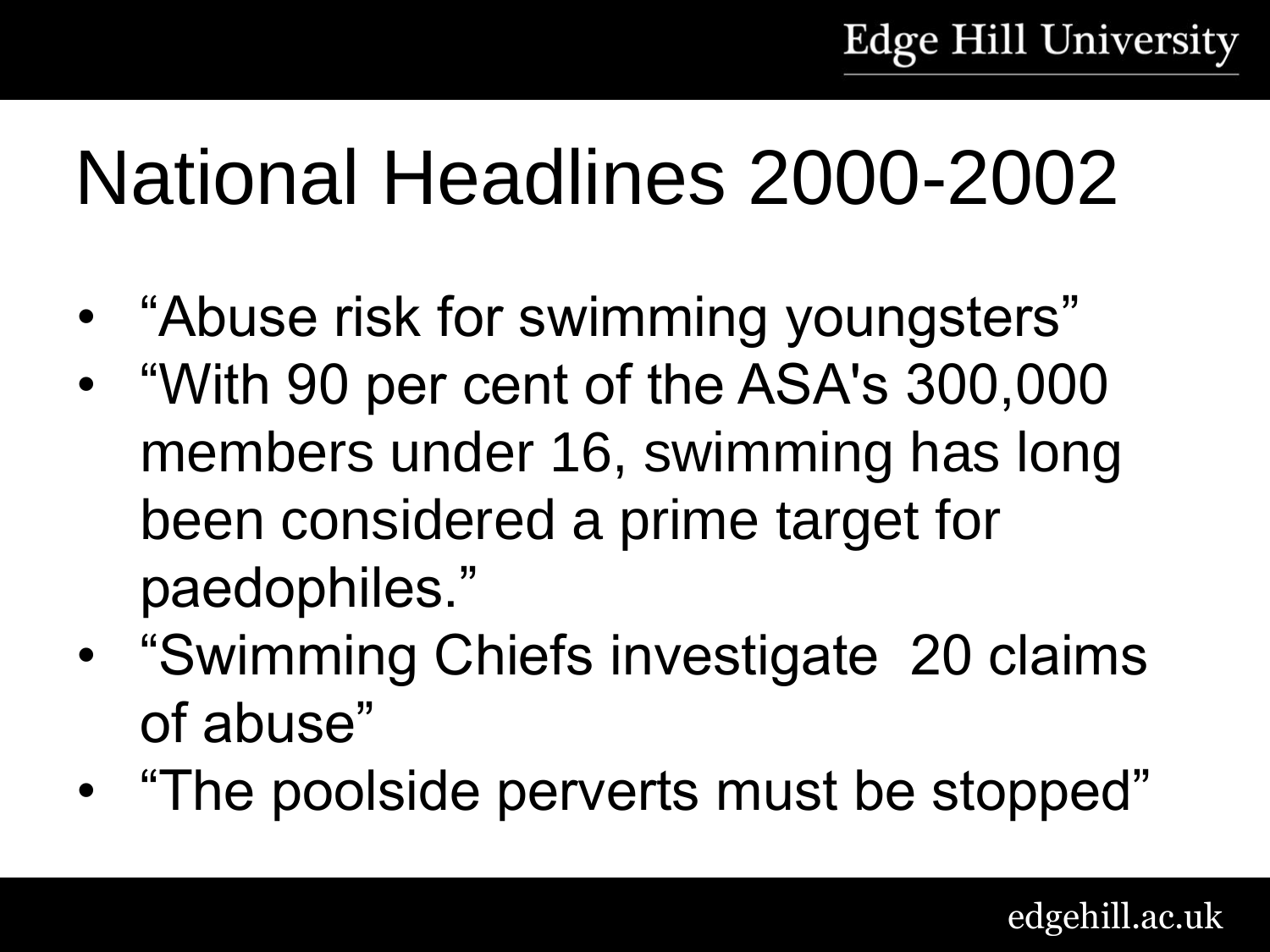# Wider Problem

"Karate club paedophile is caged for life" (News of the World, 2001)

"Youngsters in Britain face a growing danger of being sexually abused by their sports coaches"

(The Observer, 2002)

"Top football clubs hit by child abuse allegations70 banned over 'threat to children fears"

(The Guardian, 2005)

edgehill.ac.uk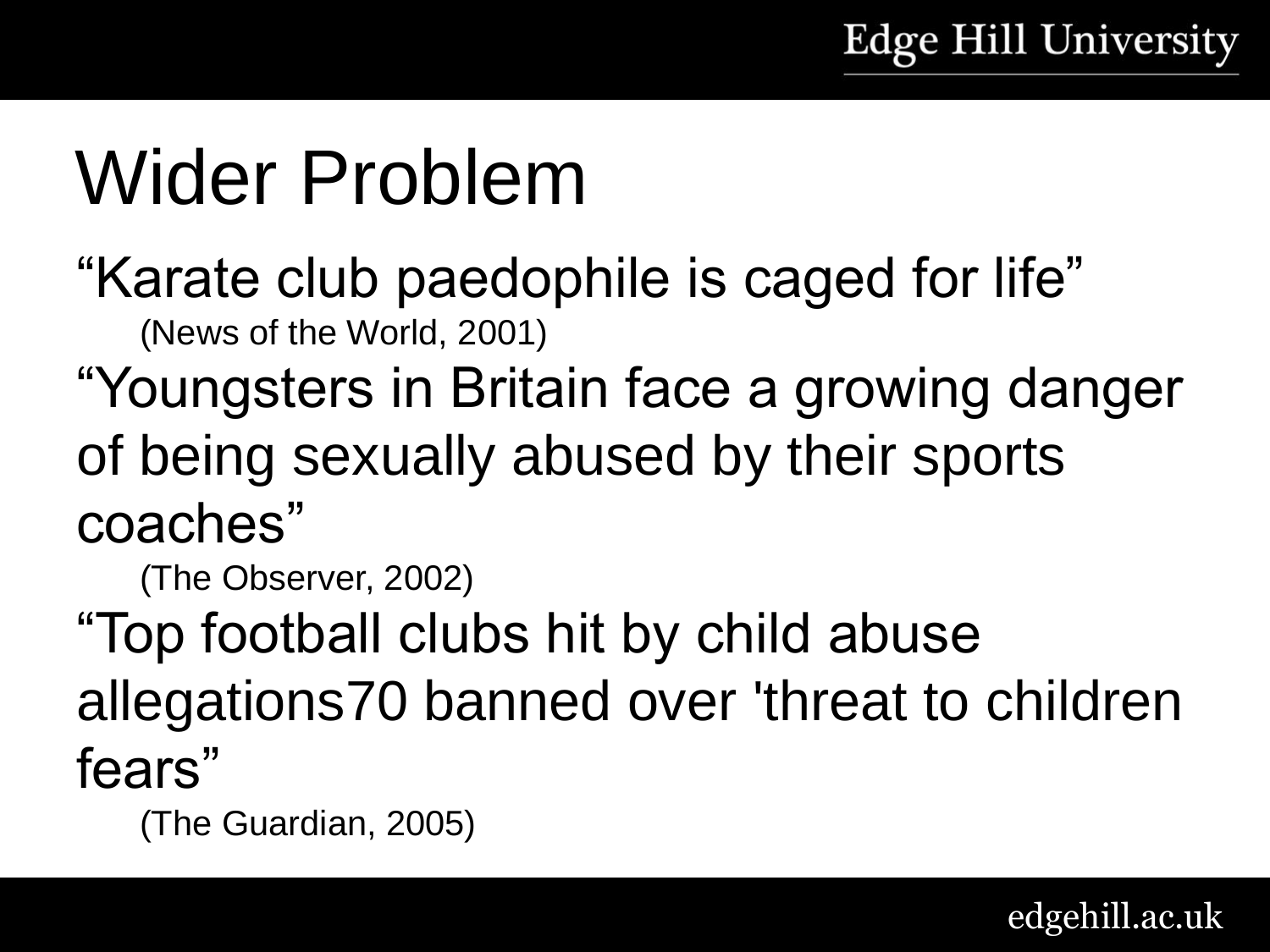# Amateur Swimming Association

- "In at the Deep End" report reviewed ASA case files on 78 coaches accused of child abuse between 1997 and 2000.
- Sexual abuse occurred in 68% of the complaints.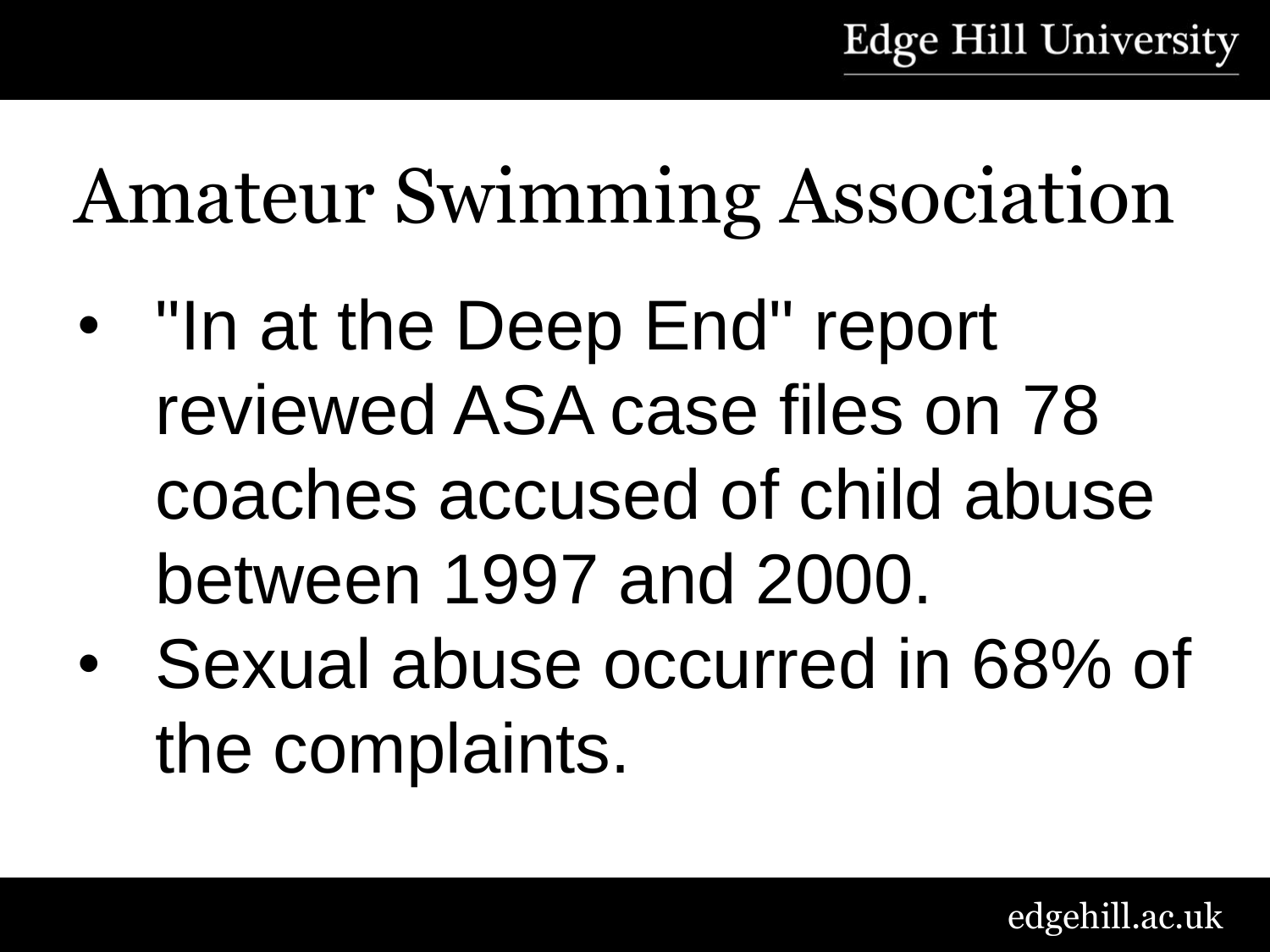#### Canada





#### **Martin Kruze Sheldon Kennedy-Theo Fleury**



Gordon Stuckless



Graham James

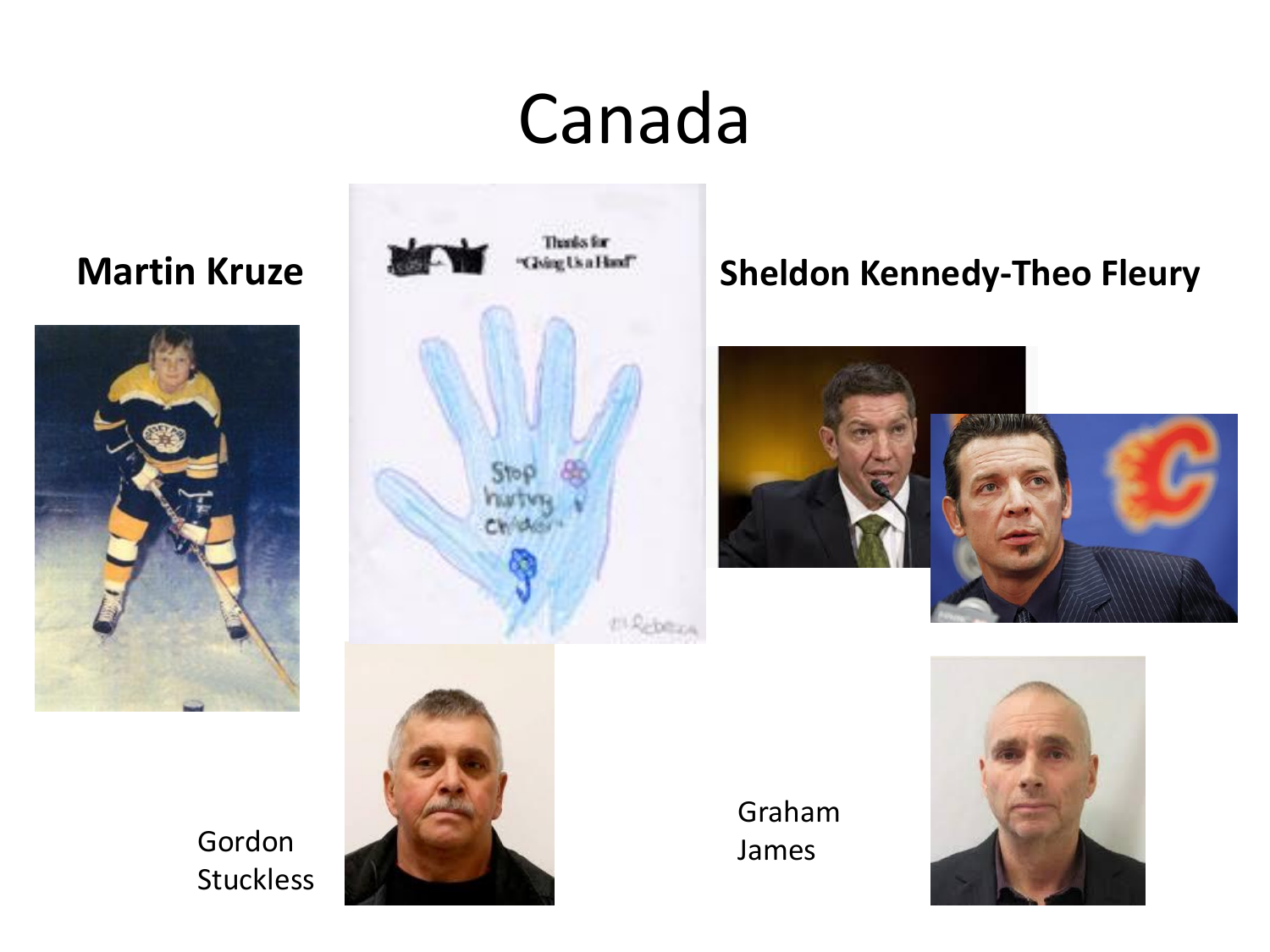#### USA Swimming

"To be honest, I was not surprised people knew about it and did nothing. But when I learned for sure there was actual knowledge, it makes me want to throw up."

Kelly Currin (Sept.2012)

edgehill.ac.uk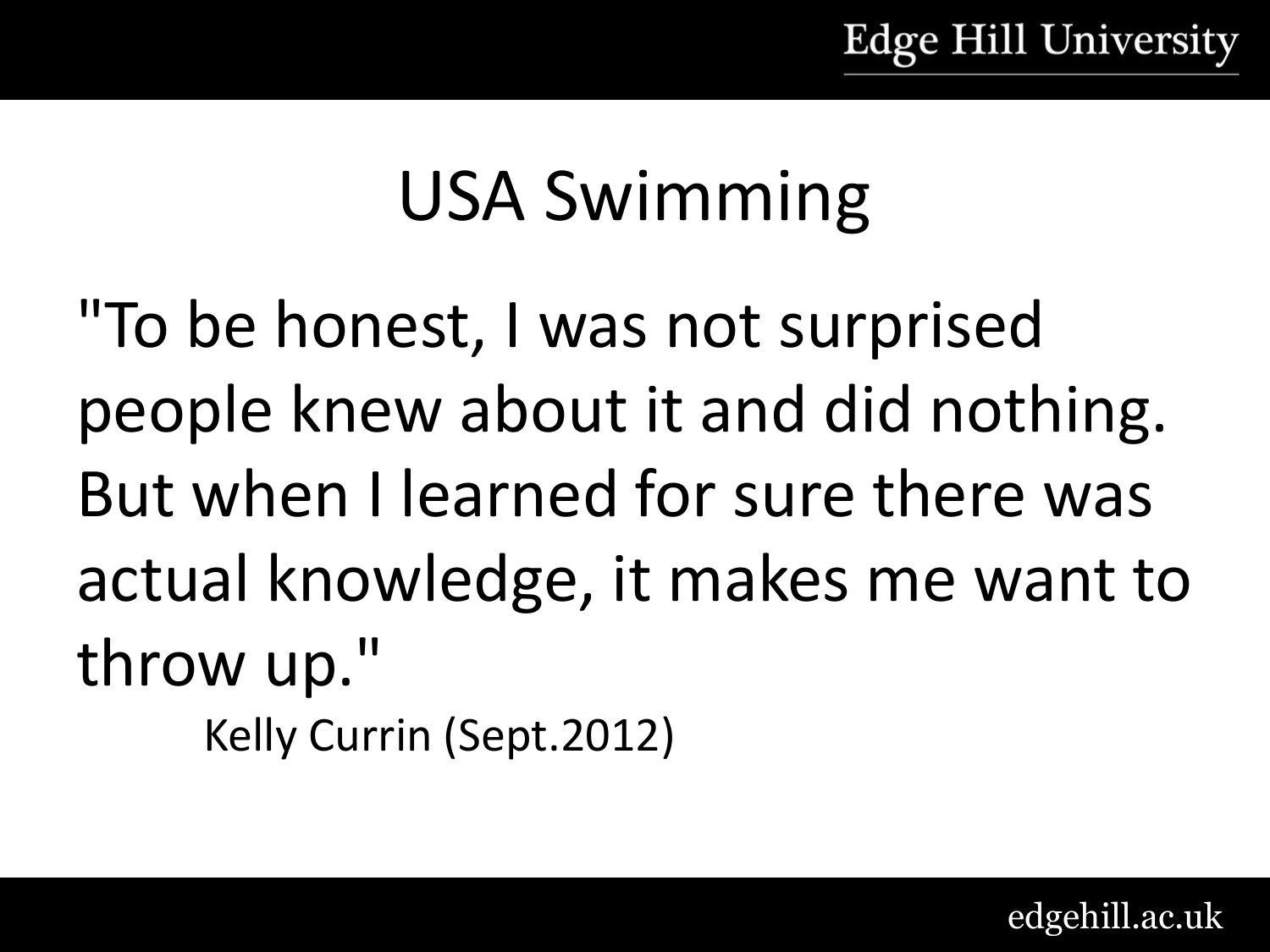"USA Swimming's leaders have repeatedly demonstrated that they are utterly incapable of taking affirmative action until pressured to do so by the media and/or victim advocates. … in the sexual molestation of minor swimmers ... a blind eye is perpetually turned."

Currin's attorney, Robert Allard.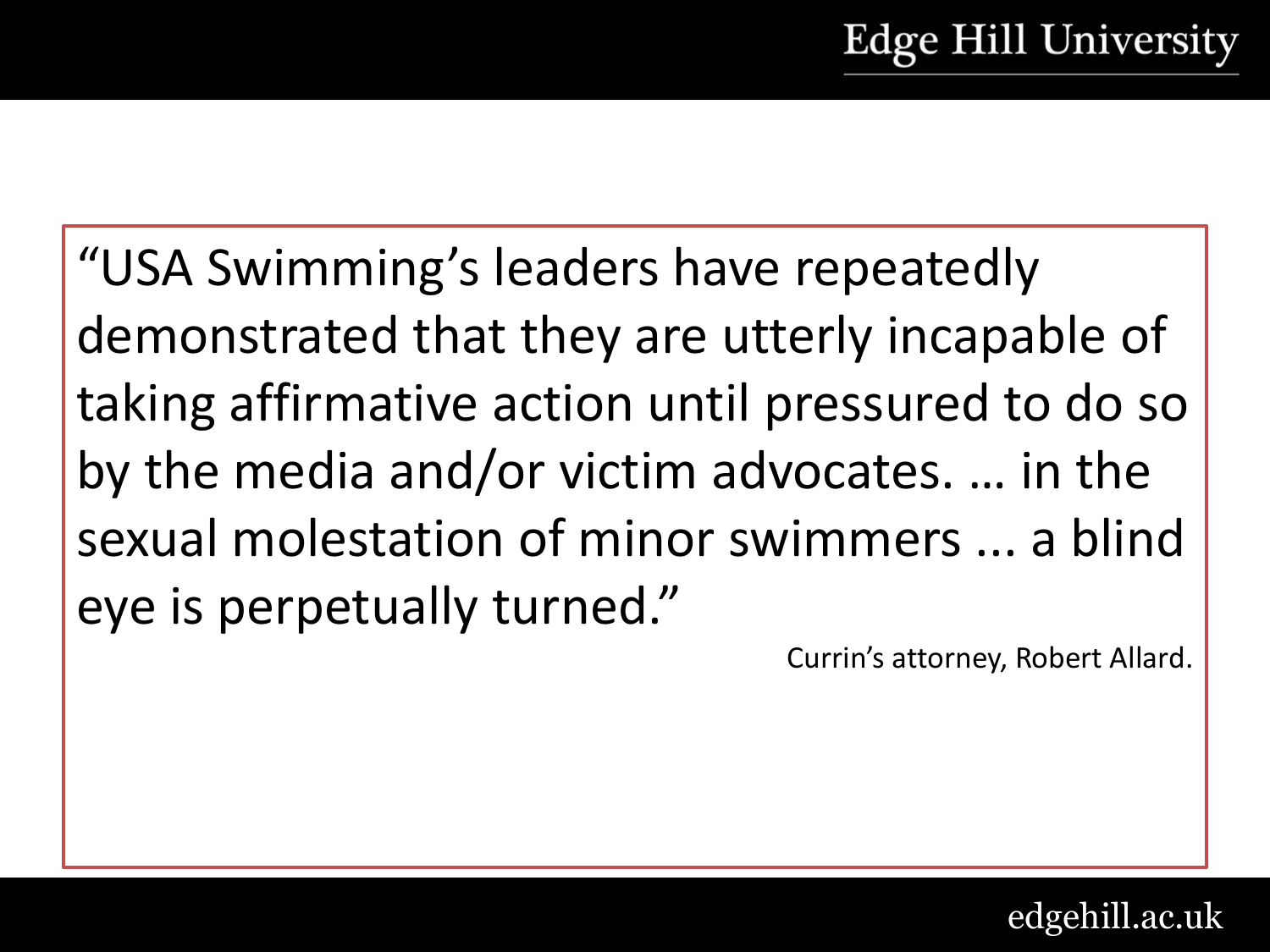#### Munich, 1972

"The truth was that many of the gymnasts were not just sport machines, but sexual slaves to their trainer" (Olga Korbut, 1999).

edgehill.ac.uk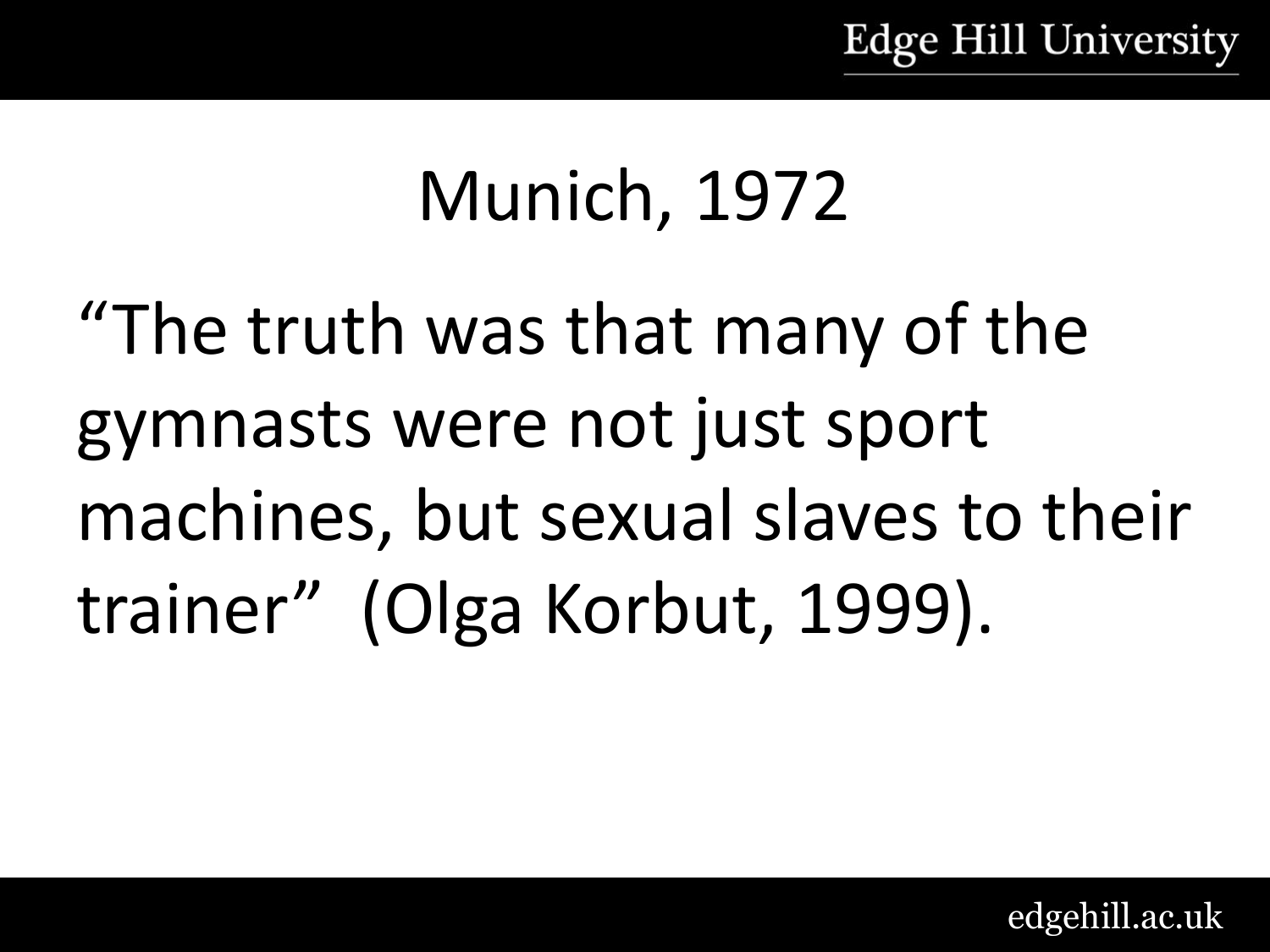## Key Questions for Sports Leaders:

- What RESPONSES will you have for:
	- Victims?
	- Parents & Athletes?
	- Coaches?
	- Volunteers?
	- External scrutiny (media, politicians, legal)?
- How do YOU intend to lead on THIS issue?
	- Policy?
	- Structures?
	- Guidance?
	- Education/Training?
	- Support?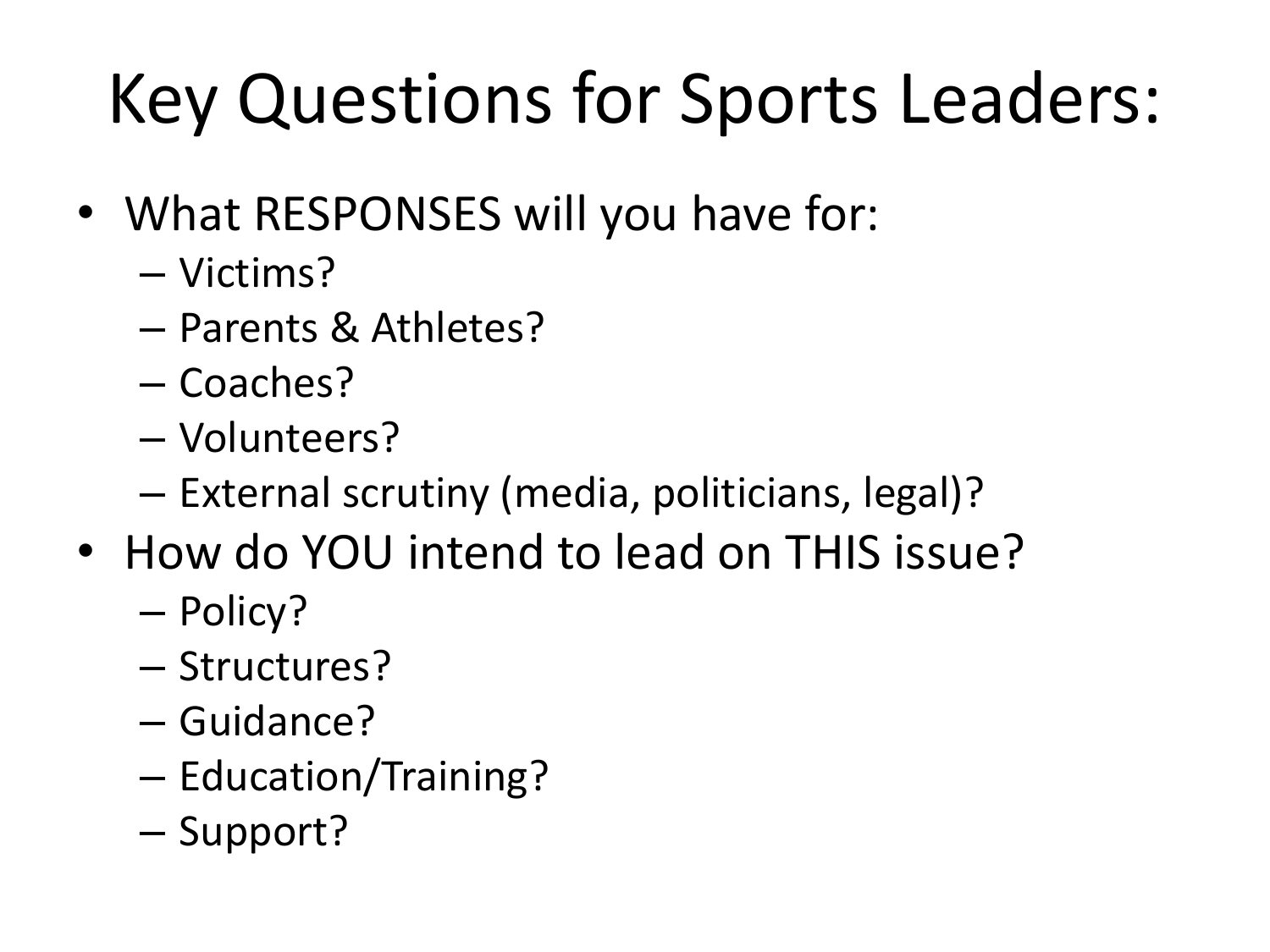#### Key Questions you must address:

- What is **your** position on this issue?
- What do you *want* to know?
- What do you *need* to know?
- Who can *help* you?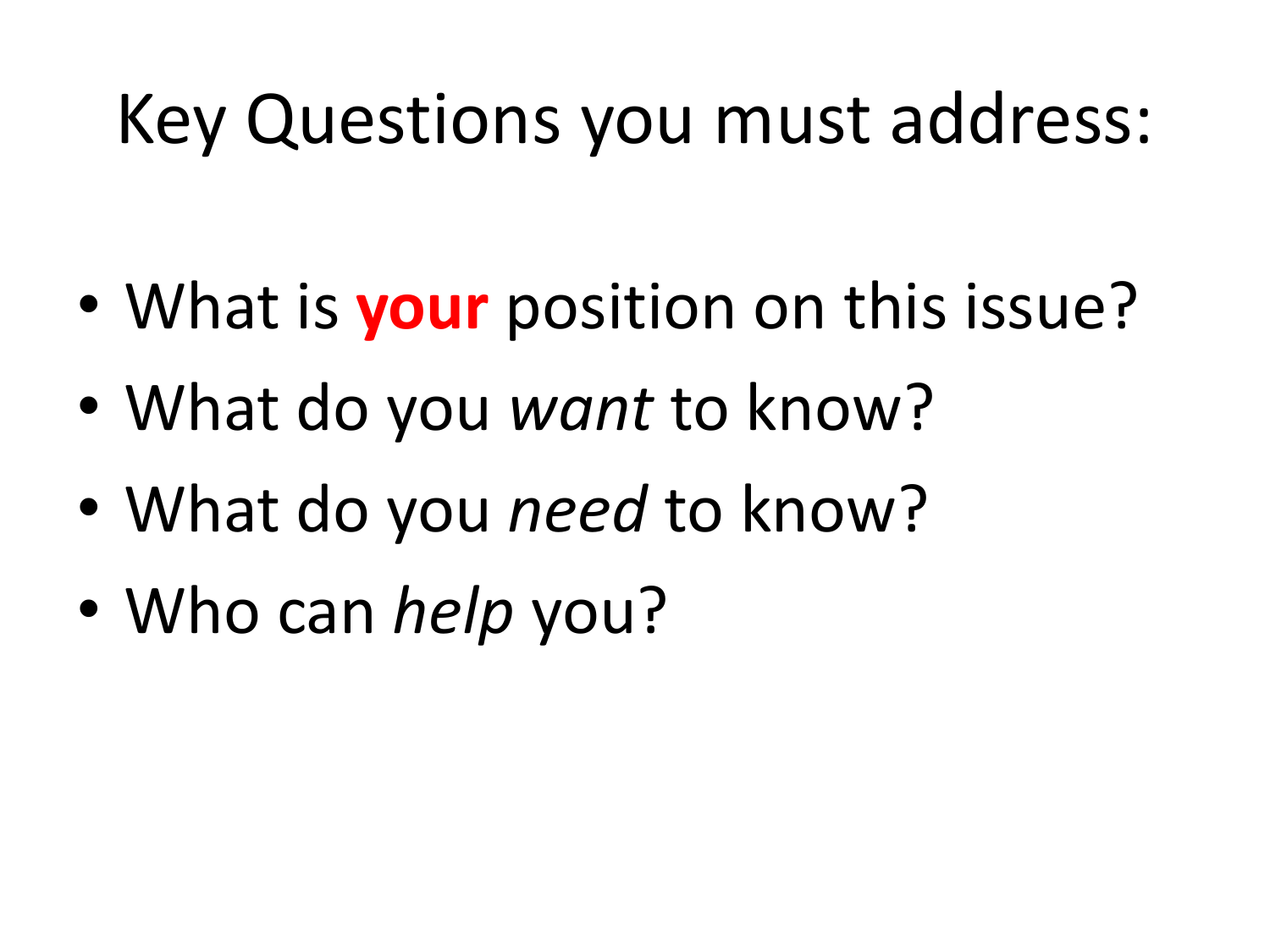## **United Kingdom Response**

- 2000: National Action Plan for Child Protection in Sport = Sport Task Force on Policy and Standards
- 2000: "so what?" ...Attitudes of the voluntary sector towards child protection in sports clubs.
	- In 2000 less than 50% of governing bodies had a child protection policy.
		- (Brackenridge et al., 2002)
- 2001: Child Protection in Sport Unit: Play sport, stay safe, enjoy & achieve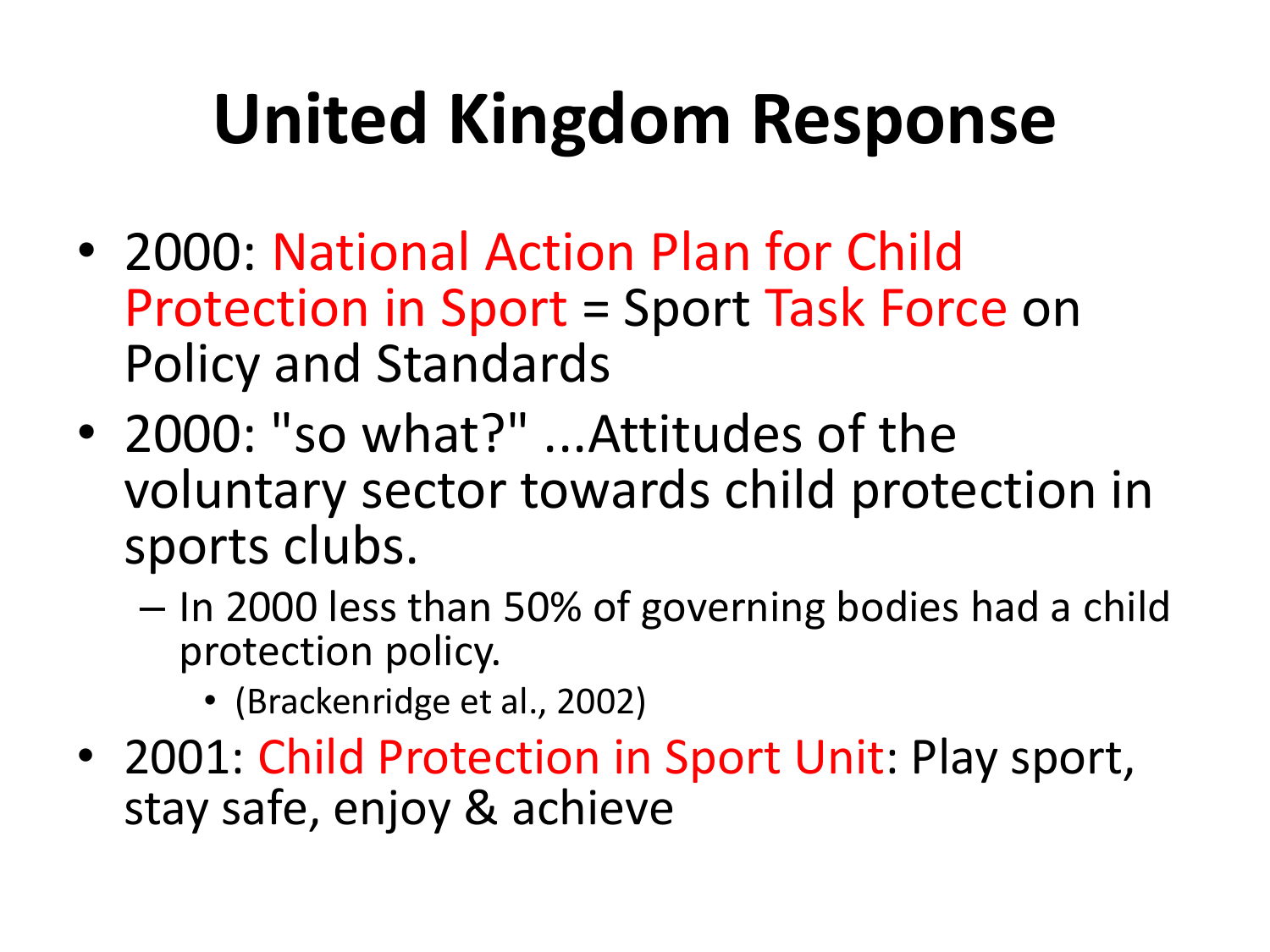- "those within and outside of sport need to recognise that the significant changes in culture and practice that are required will take both time and resources"
	- Steve Boocock (2002) Director, CPSU

- Children Act 2004 (Section 11)
	- Imposes a duty on agencies working with children and young people to safeguard and promote their welfare.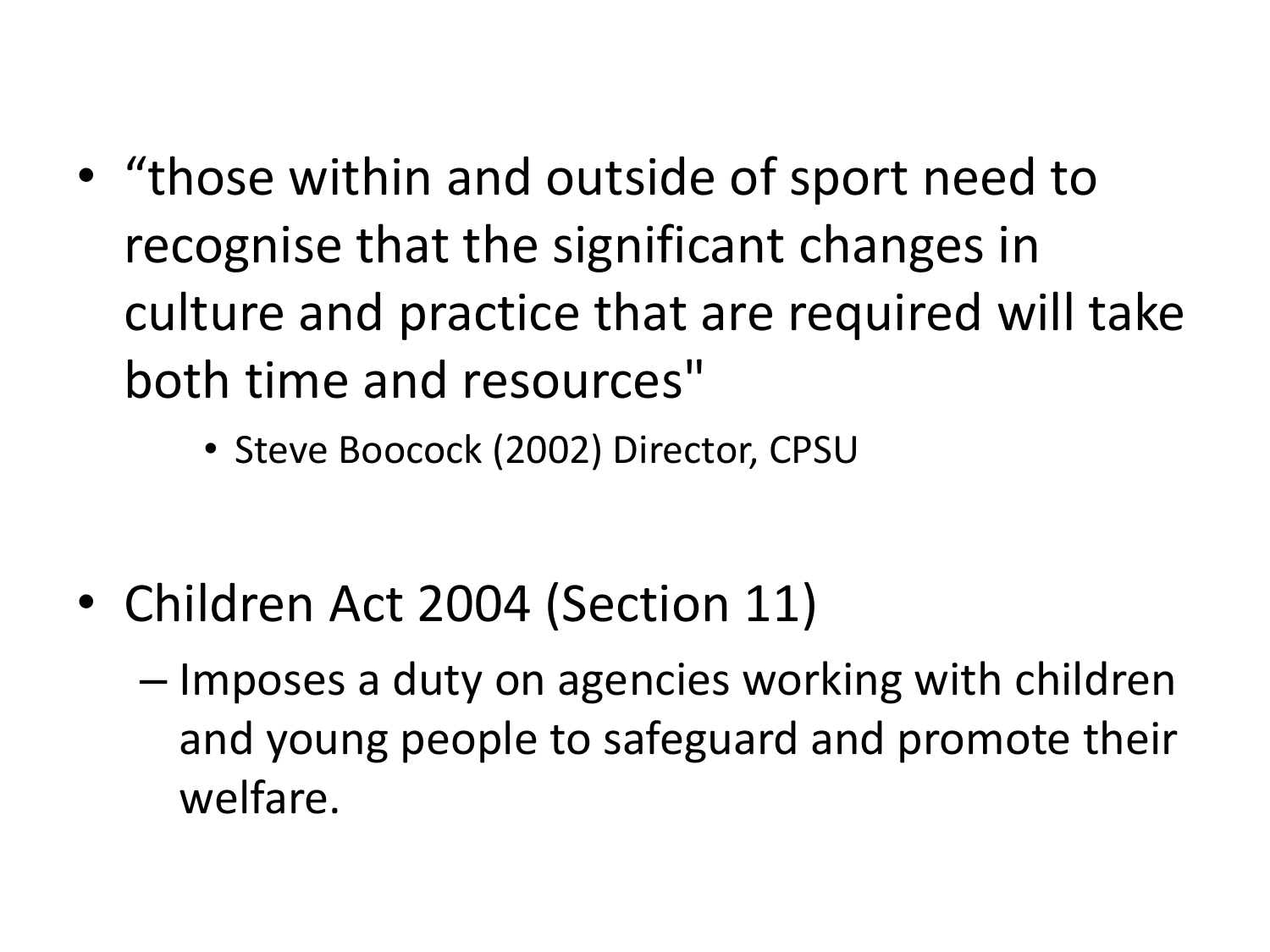• 2006: All funded sports in England have child protection policies and procedures.

• In the UK "policy has moved from a narrow child protection focus on children who have been abused, toward a wider focus on safeguarding and protecting all children."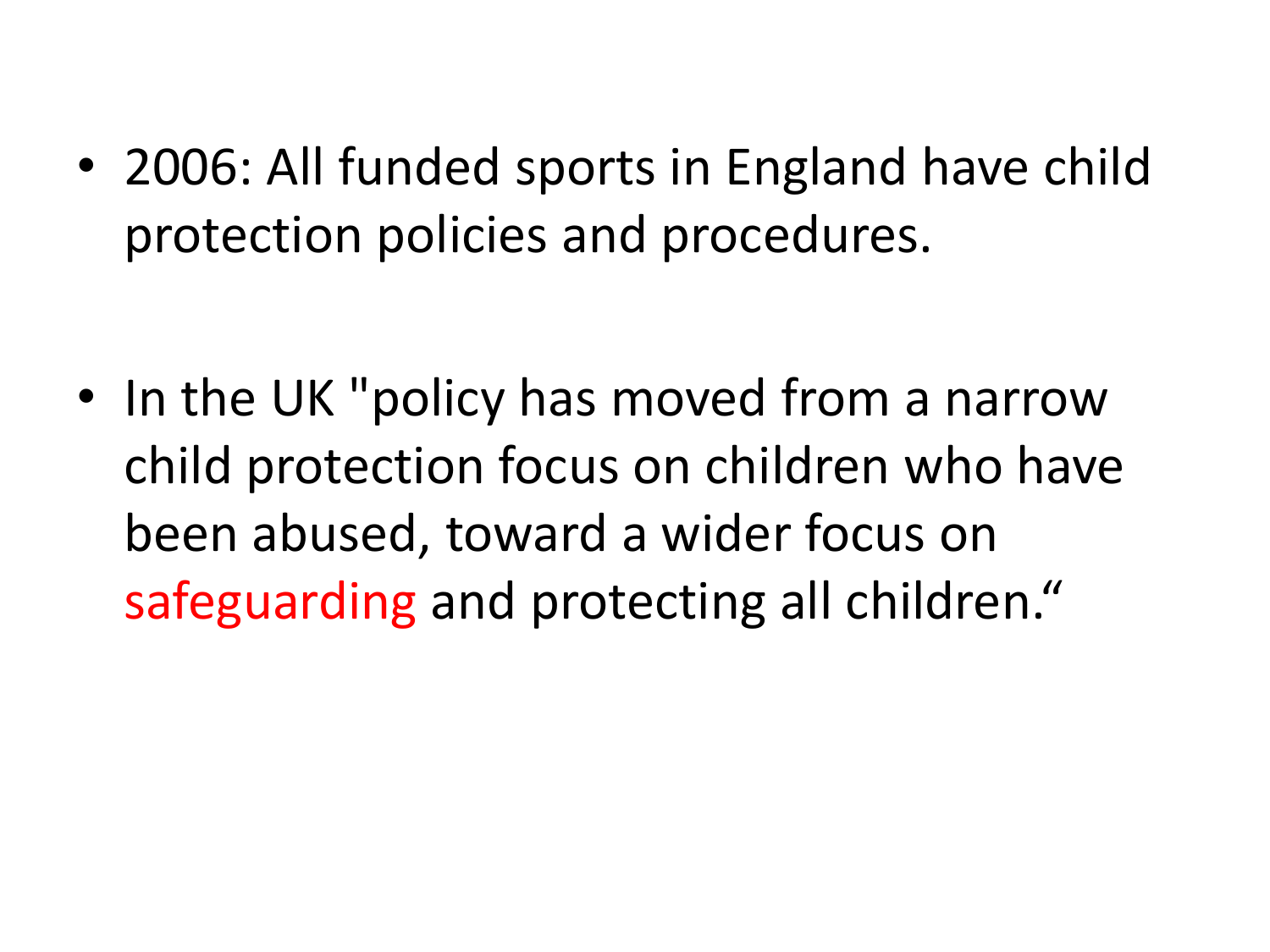#### **National Standards**

Purpose:

- To help create a safe sporting environment for children and young people and protect them from harm.
- To provide a benchmark to assist those involved in sport to make informed decisions.
- To promote good practice and challenge practice that is harmful to children.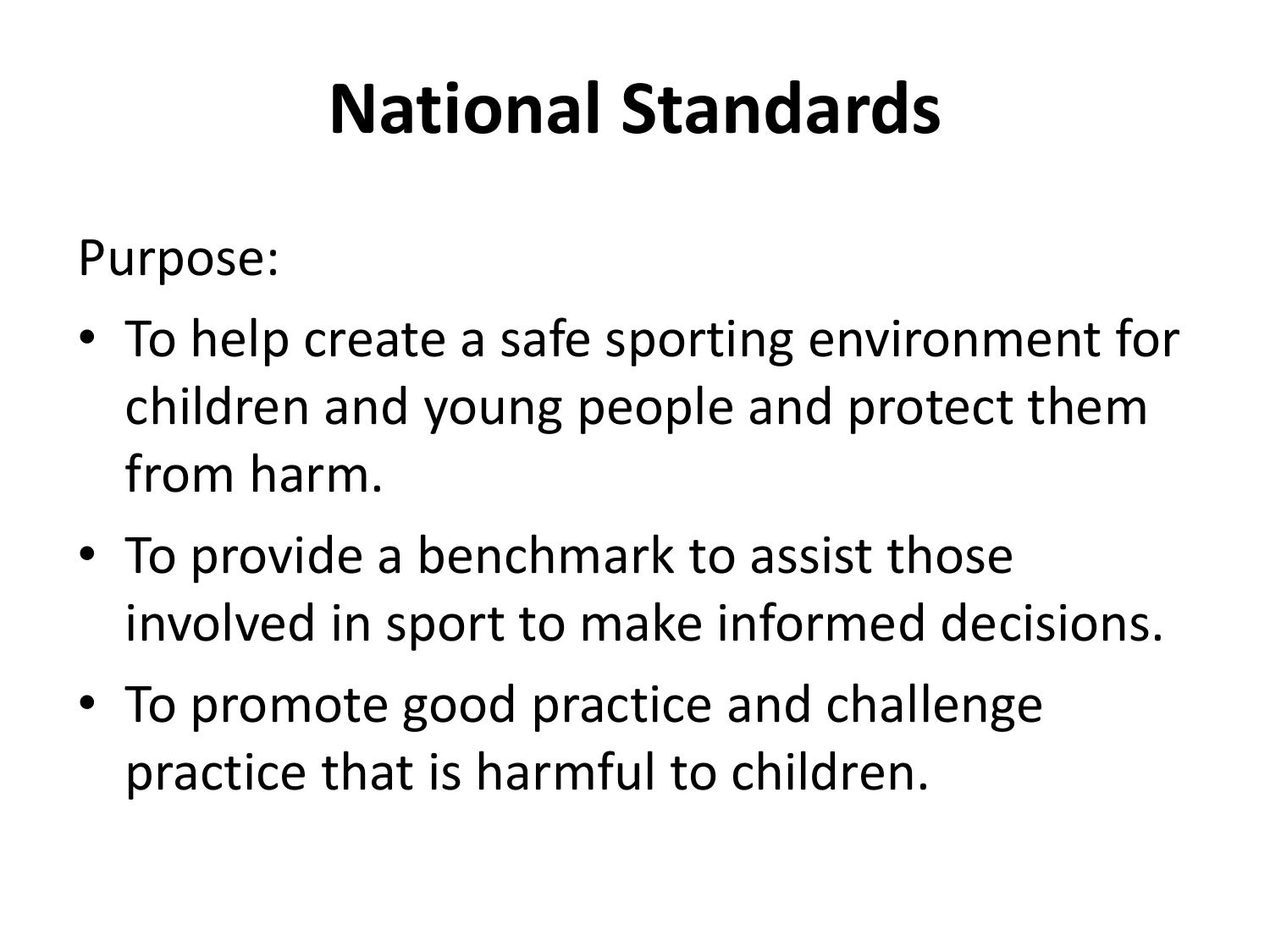### Principles:

- 1. Children and young people have a right to enjoy sport, free from all forms of abuse and exploitation.
- 2. All children and young people have equal rights to protection from harm.
- 3. All children and young people should be encouraged to fulfil their potential and inequalities should be challenged.
- 4. Everybody has a responsibility to support the care and protection of children.
- 5. Sporting organisations have a duty of care to children and young people who take part in sport.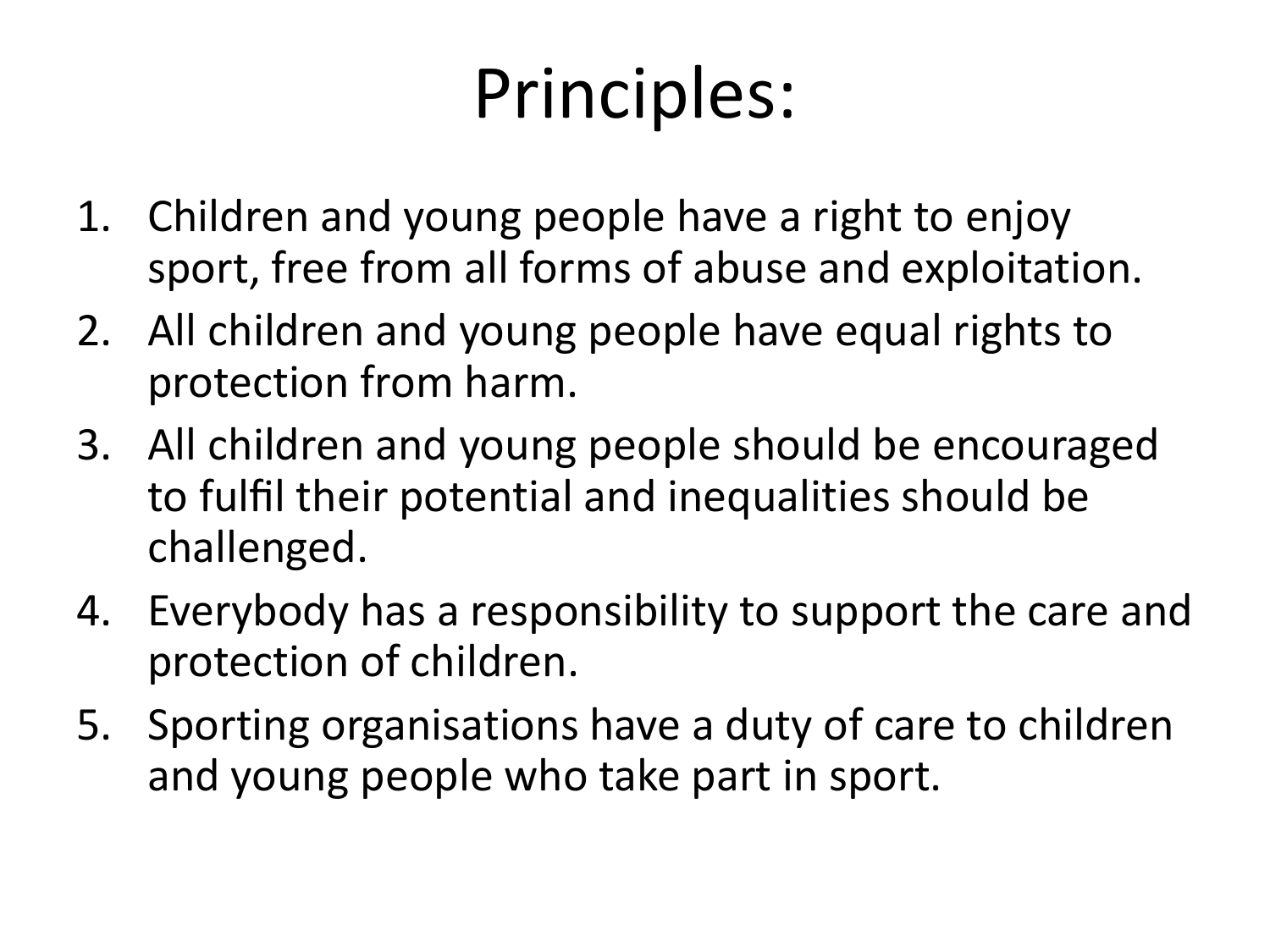#### Overview of Standards

- 1. Policy
- 2. Procedures and systems
- 3. Prevention
- 4. Codes of practice and behaviour
- 5. Equity
- 6. Communication
- 7. Education and training
- 8. Access to advice and support
- 9. Implementation and monitoring 10.Influencing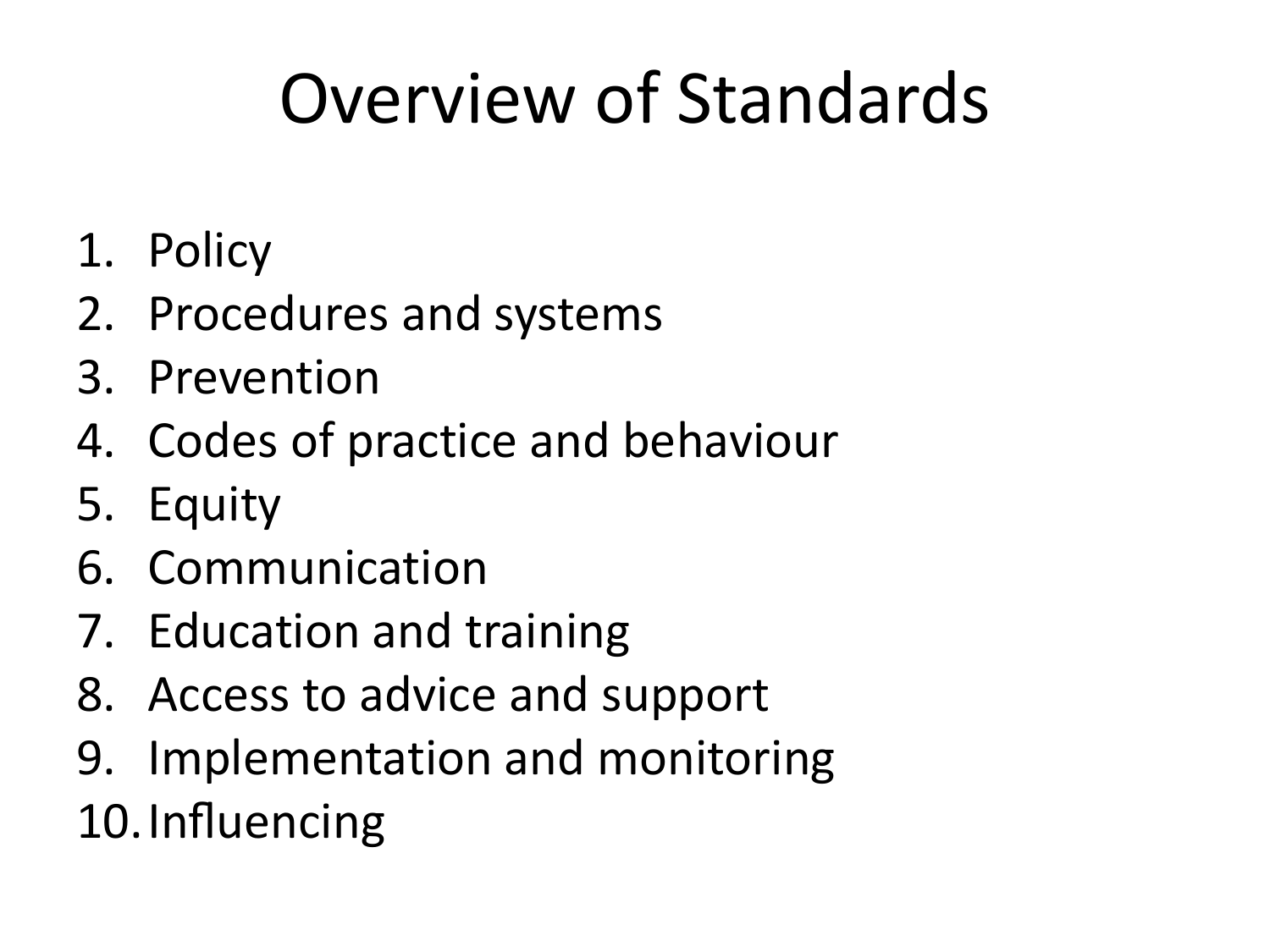#### STANDARD 1: POLICY

#### **What?**

- Any organisation providing services or activities for children and young people under the age of 18 should have a child protection policy.
- This is a statement of intent that demonstrates a commitment to safeguard children involved in sport from harm.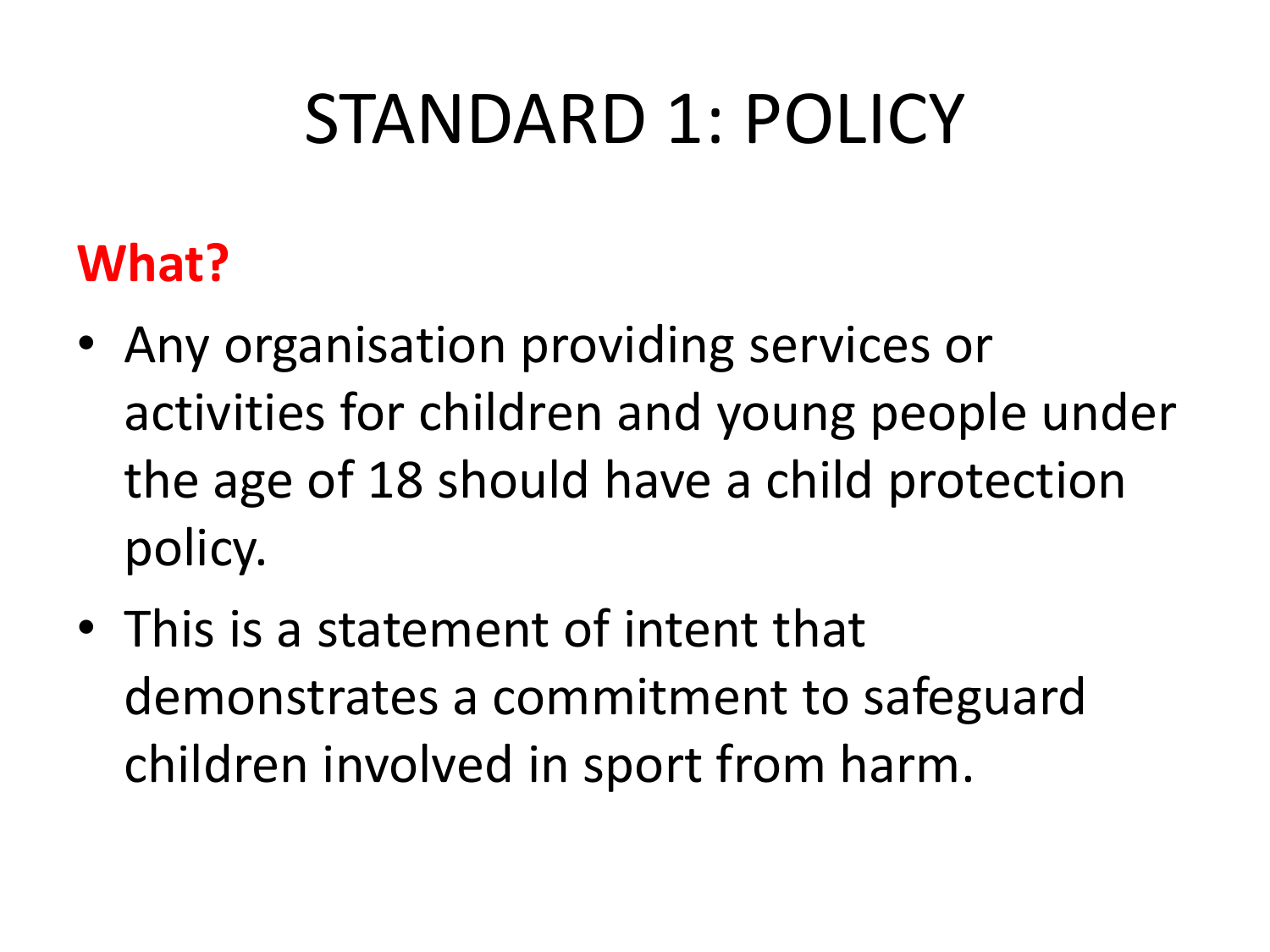#### STANDARD 1: POLICY

#### **Why?**

- A child protection policy makes clear to all what is required in relation to the protection of children and young people.
- It helps to create a safe and positive environment for children and to show that the organisation is taking its duty of care seriously.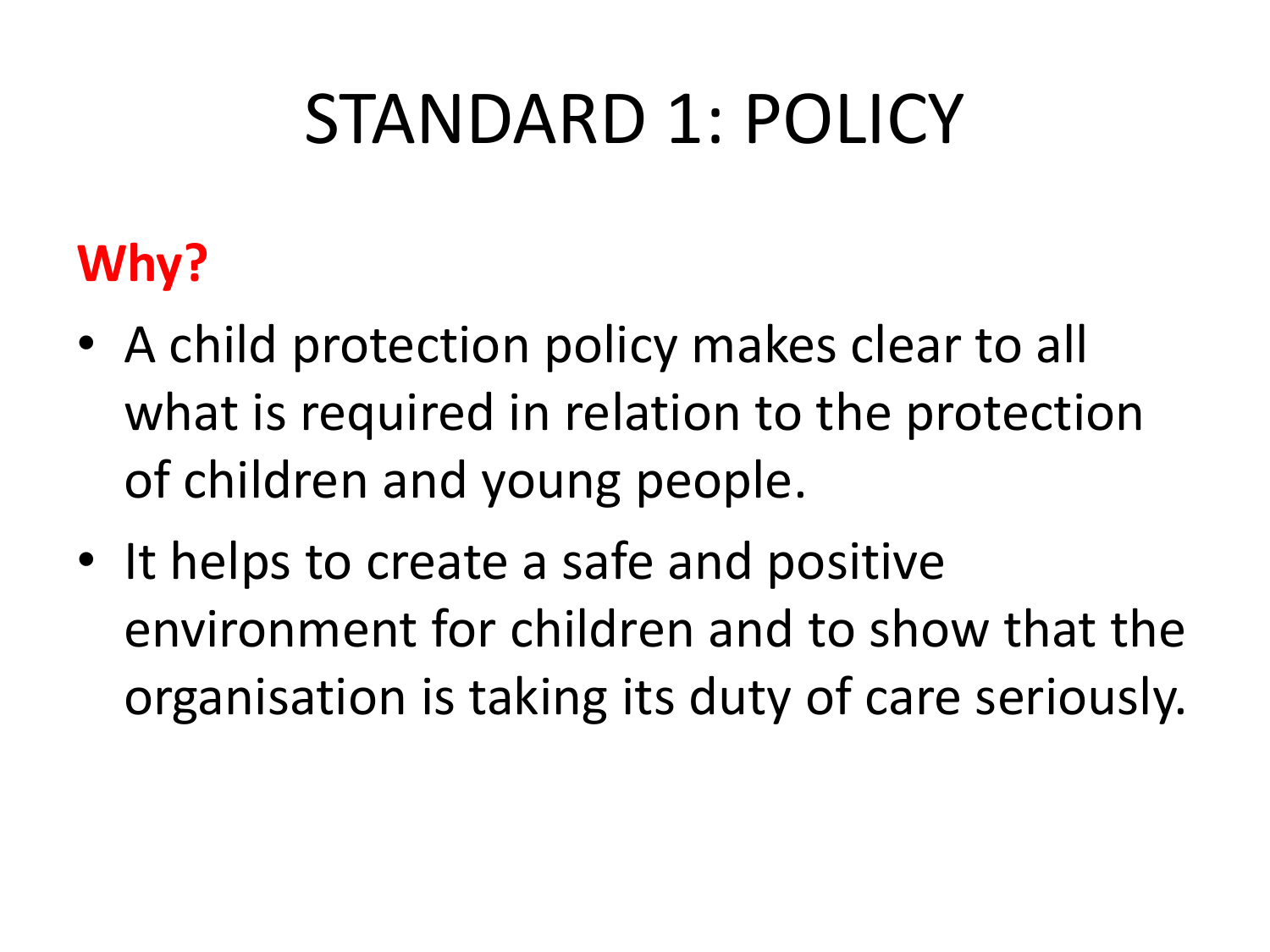#### England Basketball

- Is committed to working in partnership with all agencies to ensure that information and training opportunities are available to ensure best practice when working with children and young people.
- Adopting best practice will help to safeguard these participants from potential abuse as well as reducing the likelihood of allegations being made about coaches and other adults in positions of responsibility in basketball.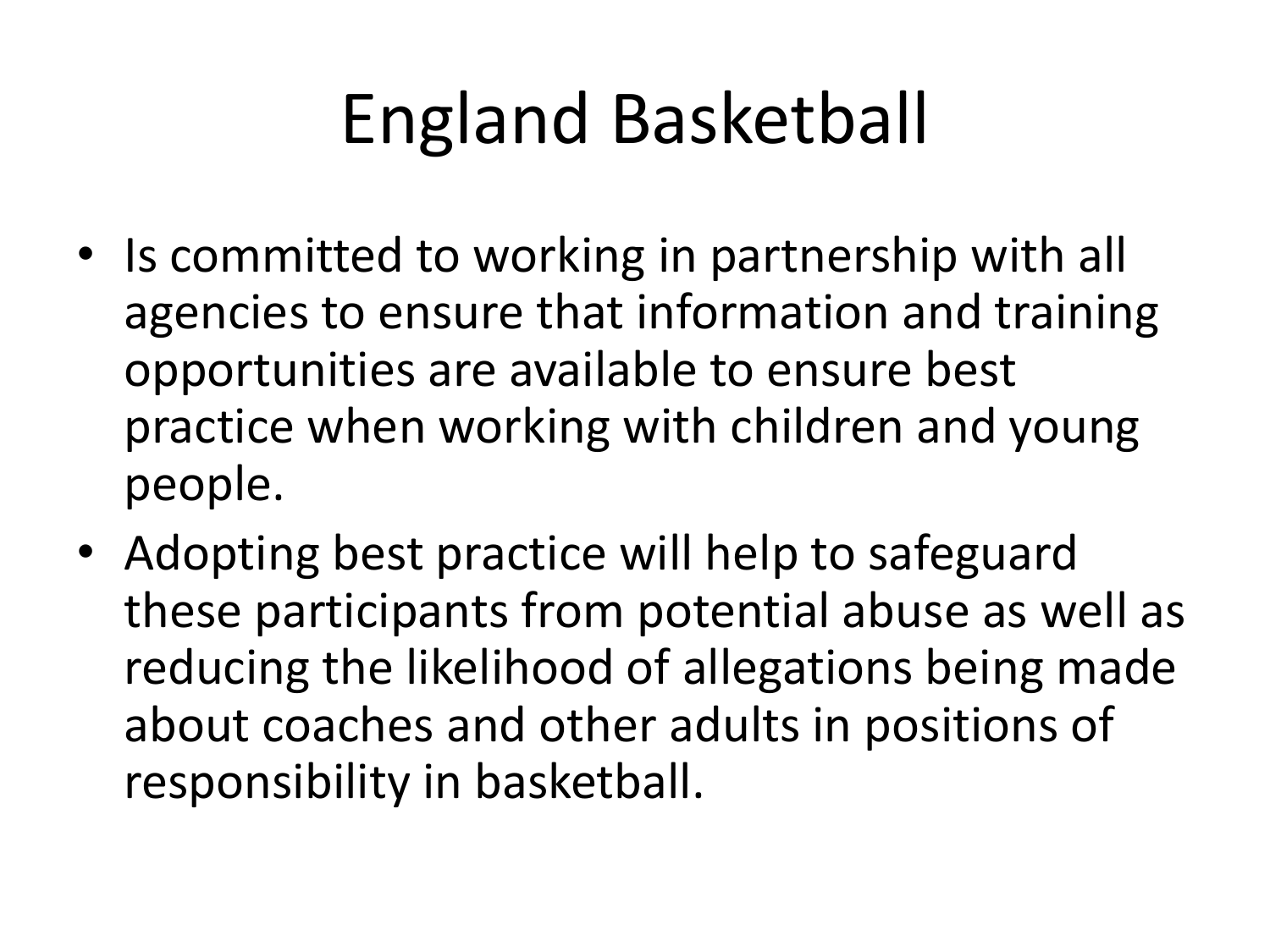#### **Rugby Football League**

INSIGHT LABCAN, IT'S a vehale different budgame

**The RfL** 

B ۵

**Safeguarding** 



# **RUGBY LEAGUE** TO DISCRIMINATION & ABUSE

 $\mathcal{O}$  and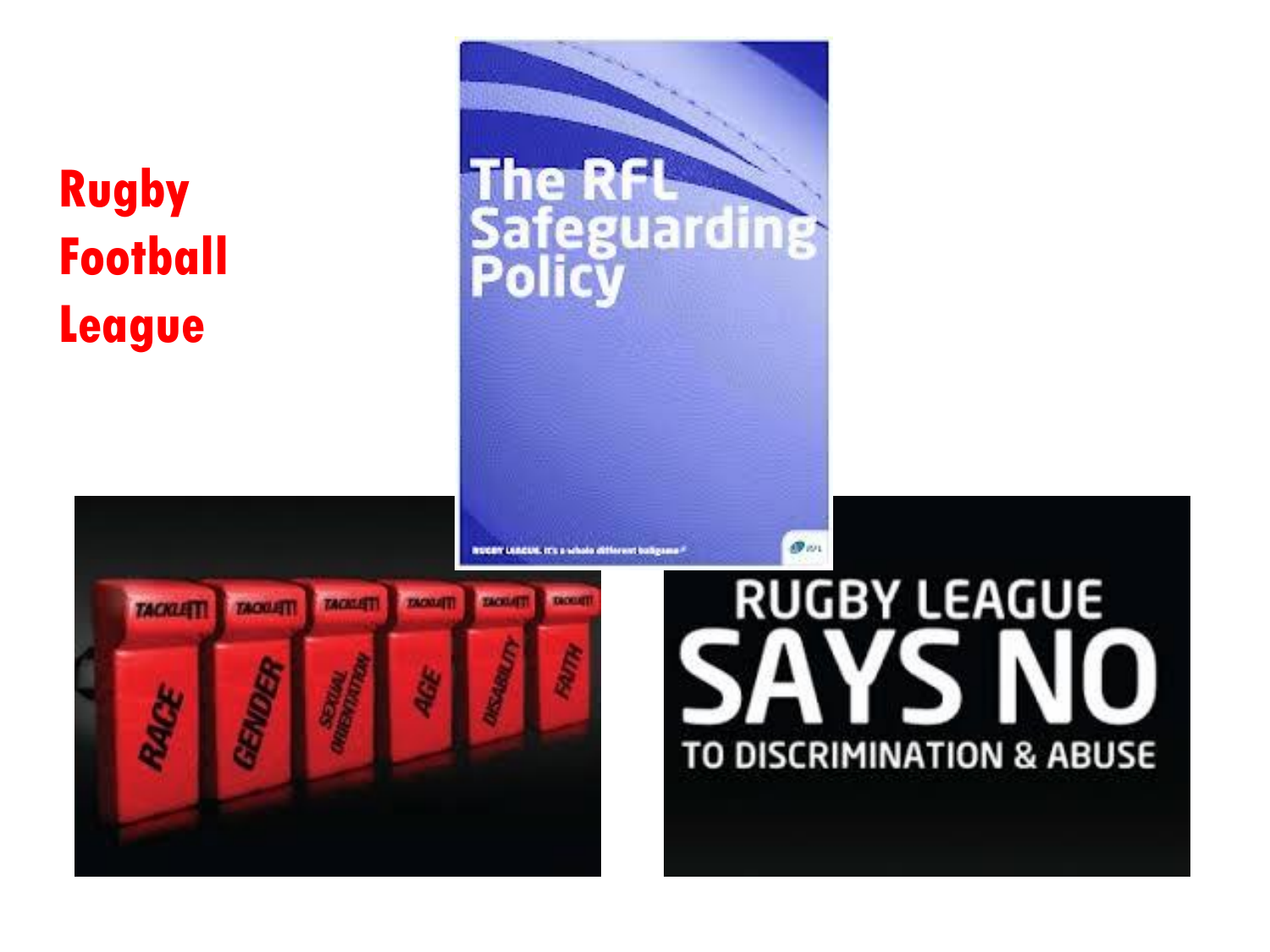#### UNICEF Report 2010: Protecting Children from Violence in Sport

Key recommendations -improvements should be made in:

- 1. data collection and knowledge generation about violence to children in sport;
- 2. development of structures and systems for eliminating and preventing violence to children in sport;
- 3. education, awareness raising and training on this subject;
- 4. promotion of ethical guidelines and codes of conduct as part of the prevention system.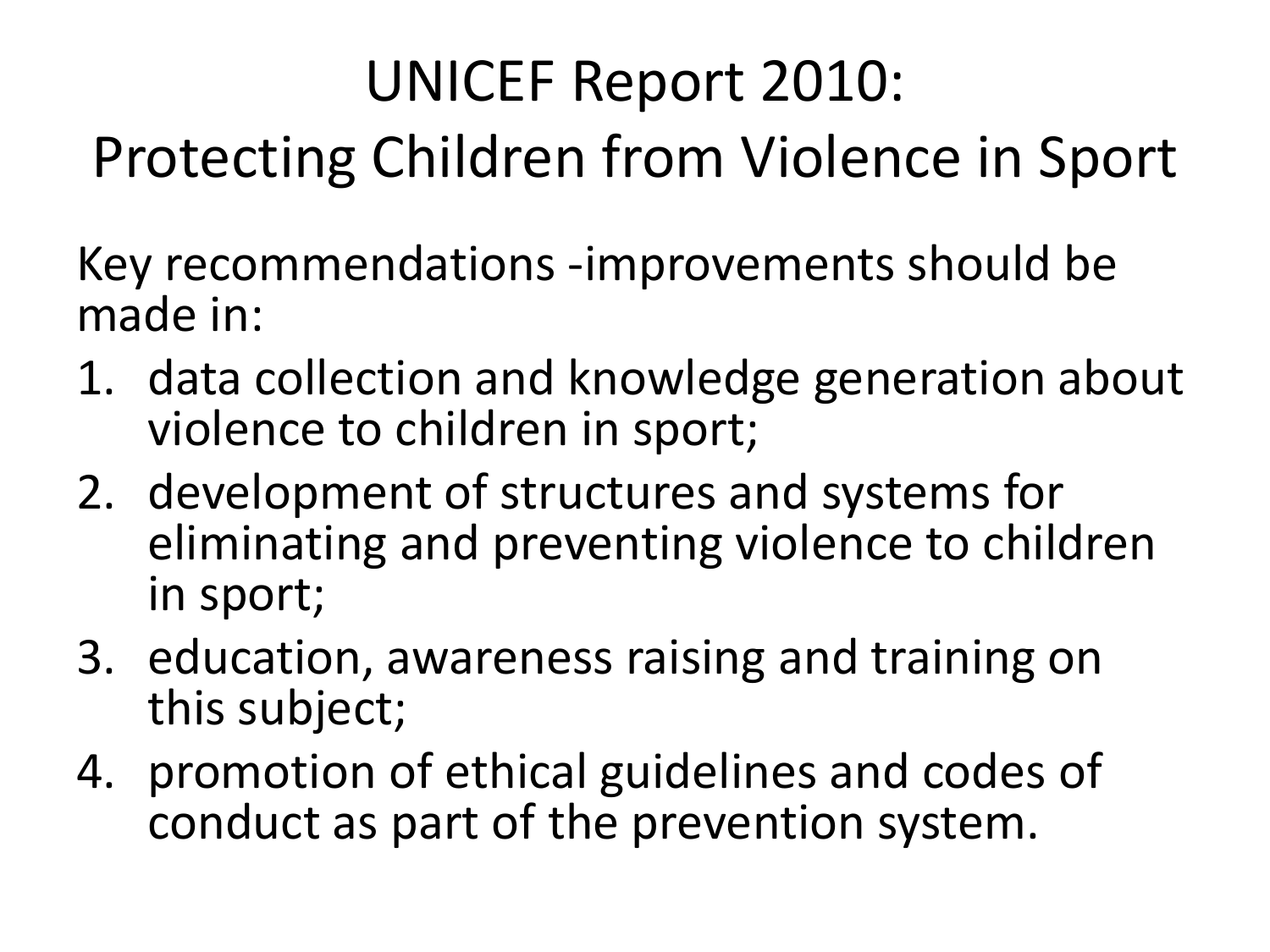# UN Office of Sport for Development & Peace

- In sport, where children and youth participation is predominant, child protection becomes everyone's responsibility.
- It is essential for clubs, schools and every sporting environment to have and implement child protection guidelines and policies.